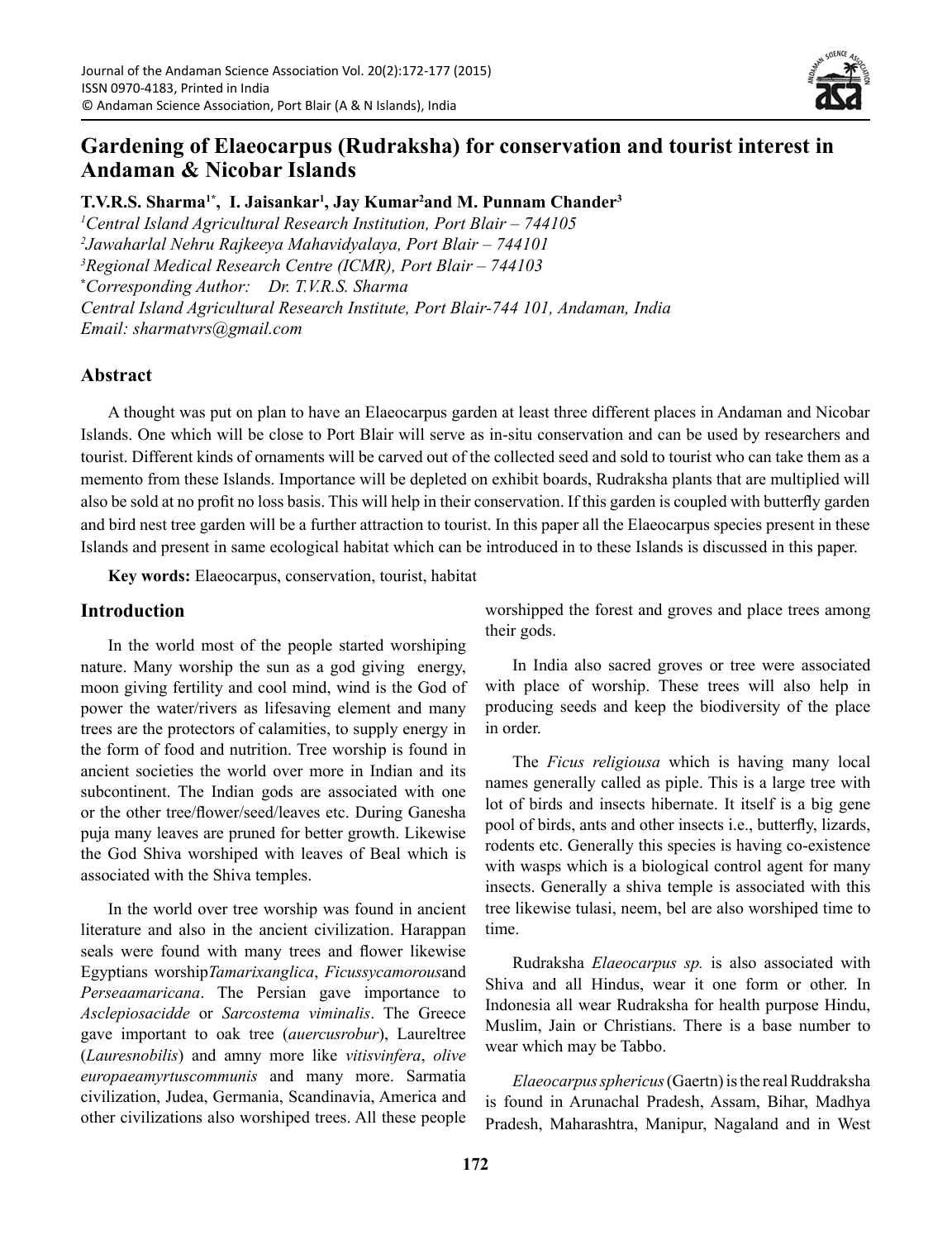

Bengal. It is also present in other Asian countries like Bangladesh, Malaysia, Myanmar and Nepal at variant altitudes. This also can be introduced in Andaman and Nicobar Islands.

There are three more genera *Monocera*, *Ganitrus* and *Curspedum* which have seven, two and one species which are also like Elaeocarpus are being used as scared beets.

## **Materials and methods**

The literature that is available in different journals and books has been thoroughly screened for Elaeocarpusspeices. All the information available

is pooled to and the thought of having a garden of Elaeocarpus have been developed for tourist and conservation of this species. Economic exploitation of the species also discussed. The species that are available in these Islands have been given in Table  $-1$ , the species that can be introduced are given in table  $-2$  along with important species present in India and in south-East Asia are given for creating interest and information. Selections of species that can be grown/introduced here have been selected on the basis of altitude and habitat ecology which is having close links with Andaman and Nicobar islands. Some of them may not flower and fruit in these Islands, however the species can be grown

**Table 1: Main biometric characters of** *Elaeocarpus Sp.* **present in Andaman and Nicobar Islands, India.**

| S.No.          | <b>Species</b>           | Tree size  | <b>Flowering</b> | <b>Fruiting</b> | Habitat*    | <b>Remarks</b>                                                               |
|----------------|--------------------------|------------|------------------|-----------------|-------------|------------------------------------------------------------------------------|
|                |                          |            | period           | period          |             |                                                                              |
| 1              | E. aristatusRoxb.        | $15 - 30M$ | April-Sept       | June-Oct        | <b>ANMO</b> | Rare in littoral and Inland forest coast<br>of Dogmar river. (Great Nicobar) |
| 2              | E. floribundusBlume      | $15 - 25M$ | Mar-Aug          | Oct-Dec         | ANMO        |                                                                              |
| 3              | E. helferiKurzex. most   | $15-20M$   | Apr-Jun          | Aug-Oct         | $AN-O$      |                                                                              |
| $\overline{4}$ | E. macrocerus(Turez)     | $10-20M$   | Feb-Mar          | May-Jun         | $AN-O$      | Rare in evergreen Inland forest along                                        |
|                | Merr                     |            |                  |                 |             | streams. (Great Nicobar)                                                     |
| 5              | E. petiolatus(Jack) Wall | $20 - 30M$ | Dec-Mar          | Jul-Sep         | <b>ANMO</b> | Rare in Inland forests present at 36 Km<br>on east-west road (Great Nicobar) |
| 6              | E. rugosus               | $25 - 35M$ | Feb-Apr          | Jul-Oct         | <b>ANMO</b> |                                                                              |
| 7              | E. tectorius             | 15-30M     | Mar-Jun          | Jul-Oct         | $A-MO$      |                                                                              |
| 8              | E. tuberculatusRoxb.     | $60 - 80M$ | Dec-Feb          | May-Oct         | $A - MO$    |                                                                              |

\*A = Andaman; N= Nicobar; M= Mainland; O= Outside India

## **Table 2: Elaeocarpus species present in Mainland, India and in the same habitat as Andaman and Nicobar Islands.**

| S.No.          | <b>Species</b>                | Altitude<br>(metres) | Habitat/location in A&N Islands                                                                                                                      |
|----------------|-------------------------------|----------------------|------------------------------------------------------------------------------------------------------------------------------------------------------|
|                | Elaeocarpus amoenus Thwaites* | 1500-2000            | Sri Lanka, central province upto 400m Tamil Nadu                                                                                                     |
| 2              | Elaeocarpus apiculatus Mast** | 500-800              | Andaman & Nicobar Islands, Arunachal Pradesh, Assam,<br>Meghalaya, Bangladesh, Malaysia, Myanmar                                                     |
| 3              | Elaeocarpus aristatus Roxb**  | 1500-2000            | Andaman & Nicobar Islands, Arunachal Pradesh,<br>Maharashtra, Manipur, Meghalaya, Mizoram, Nagaland,<br>Sikkim, Tripura, Bangladesh, Bhutan, Myanmar |
| $\overline{4}$ | Elaeocarpus balansae A. DC. * | 1100                 | India, Cambodia, China, Myanmar, Vietnam                                                                                                             |
| 5              | Elaeocarpus bracteatus Kurz*  | 1000-1500            | Arunachal Pradesh, Assam, Myanmar                                                                                                                    |
| 6              | Elaeocarpus cuneatus Wight    | 1500                 | Kerala, Malabar coast about Quilon, Sri Lanka                                                                                                        |
| 7              | Elaeocarpus dulbius A. DC. *  |                      | Arunachal Pradesh                                                                                                                                    |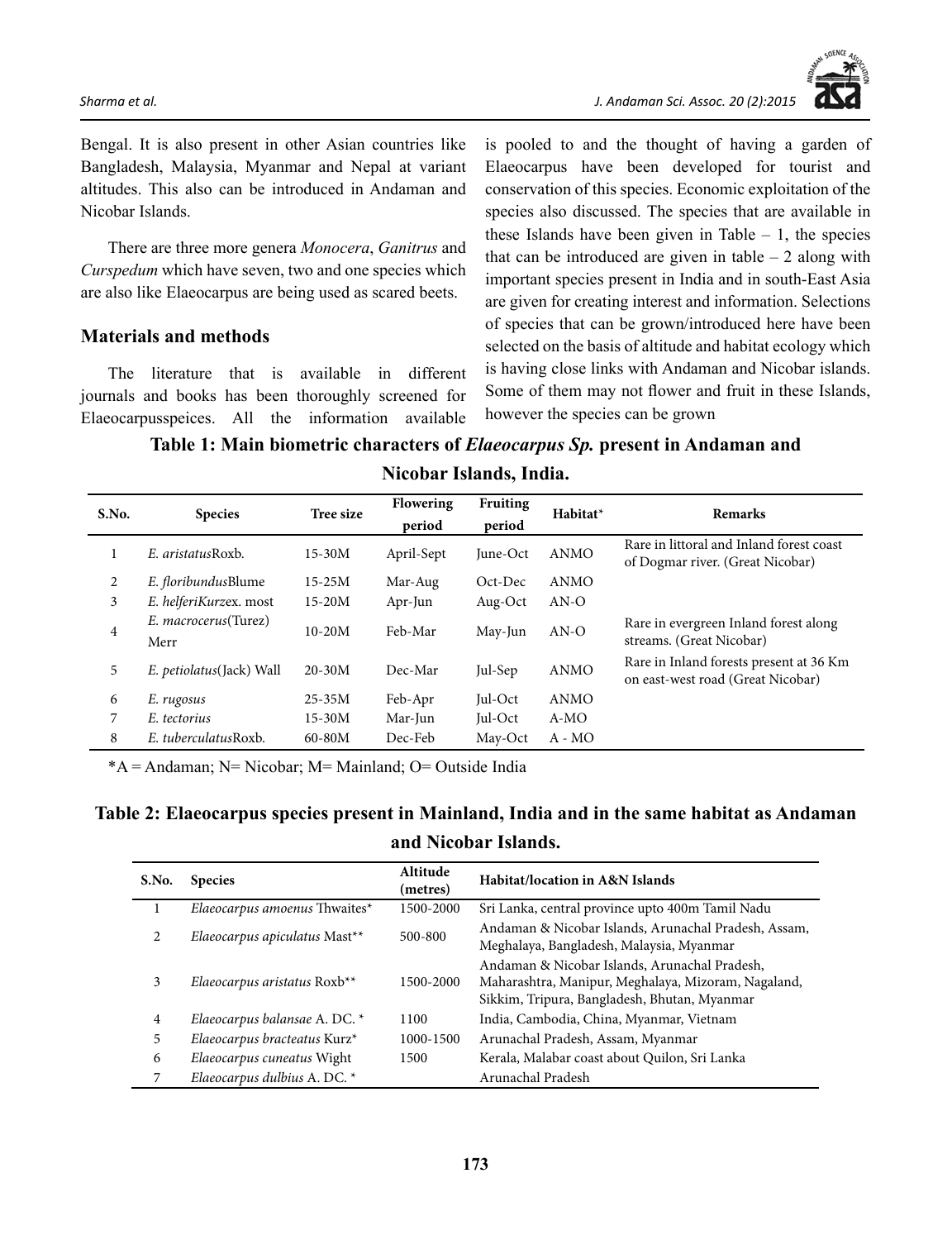

|    | Elaeocarpus floridundus Blume**                      | 1000-1500 | Andaman & Nicobar Islands, Arunachal Pradesh,<br>Assam, Bihar, Jharkhand, Manipur, Meghalaya, Mizoram,<br>Nagaland, Sikkim, Tamil Nadu, West Bengal, Bangladesh,<br>Bhutan, Indonesia, Malaysia, Myanmar     |
|----|------------------------------------------------------|-----------|--------------------------------------------------------------------------------------------------------------------------------------------------------------------------------------------------------------|
| 8  | Elaeocarpus gaussenii Weibel*                        | 1500      | Tamil Nadu (Endemic)                                                                                                                                                                                         |
| 9  | Elaeocarpus glandulosus Wall*                        | 1000-2000 | Arunachal Pradesh, Karnataka, Kerala, Maharashtra,<br>Tamil Nadu (Asia)                                                                                                                                      |
| 10 | Elaeocarpus grandifolius*                            | 1000-1500 | Assam, Myanmar                                                                                                                                                                                               |
| 11 | Elaeocarpus hygrophilus Kurz*                        | 800-1000  | Assam, Myanmar                                                                                                                                                                                               |
|    | Elaeocarpus helferi Kurz ex Most**                   |           | Andaman and Nicobar Islands                                                                                                                                                                                  |
| 12 | Elaeocarpus integer (C. Muell.)                      | 800-1000  | Assam, Cambodia, China, Indonesia, Laos, Malaysia,<br>Myanmar, Thailand, Vietnam                                                                                                                             |
| 13 | Elaeocarpus lacunosus<br>Wall ex Kurz                | 1500-2000 | India, Cambodia, Indonesia, Laos, Malaysia, Myanmar,<br>Thailand, Vietnam                                                                                                                                    |
| 14 | Elaeocarpus leptostachyus Wall                       | 1500-2000 | Many states in India (coastal) and Arunachal Pradesh,<br>Assam, Bihar, Haryana, Himachal Pradesh, Manipur,<br>Mizoram, Nagaland, Sikkim, Tripura, Bangladesh, China,<br>Malaysia, Myanmar, Nepal, Sri Lanka. |
| 15 | Elaeocarpus littoralis Kurz                          | 500-1000  | Assam, China, Indonesia, Malaysia, Myanmar                                                                                                                                                                   |
| 16 | Elaeocarpus lucidus Roxb.                            | 1000-1200 | Andhra Pradesh, Assam, Meghalaya, West Bengal,<br>Bangladesh                                                                                                                                                 |
| 17 | Elaeocarpus macrocerus (Turez.) **                   |           | Andaman and Nicobar Islands                                                                                                                                                                                  |
| 18 | Elaeocarpus monocera Auct                            | 1000-1500 | Kerala, Tamil Nadu (Endemic)                                                                                                                                                                                 |
| 19 | Elaeocarpus munroii (Wight.)                         |           | Karnataka, coorg, India                                                                                                                                                                                      |
| 20 | Elaeocarpus oblongus Auct*                           | 1500      | Karnataka, Kerala, Maharashtra, Sikkim, Tamil Nadu,<br>Bhutan, China, Indonesia (Java), Malaysia, Myanmar,<br>Nepal, Sri Lanka                                                                               |
| 22 | Elaeocarpus obtusus Auct                             | 500-1000  | Assam, China, Indonesia, Malaysia                                                                                                                                                                            |
| 23 | Elaeocarpus perim-kara DC                            | 1500      | Kerala, Malabar                                                                                                                                                                                              |
| 24 | Elaeocarpus petiolatus (Jack)<br>Wall. Ex. Steud. ** |           | Andaman and Nicobar Islands                                                                                                                                                                                  |
| 25 | Elaeocarpus resinosus Blume                          | 800-1000  | Assam, Cambodia, China, Indonesia, Laos, Malaysia,<br>Myanmar, Thailand, Vietnam                                                                                                                             |
| 26 | Elaeocarpus robustus Roxb.                           | 1500-2000 | All coastal states of India, Bangladesh, Bhutan, China,<br>Malaysia, Myanmar, Nepal, Sri Lanka                                                                                                               |
|    | Elaeocarpus rigosus                                  |           | Andaman and Nicobar Islands                                                                                                                                                                                  |
| 27 | Elaeocarpus serratus L                               | 1500      | Karnataka, Kerala, Maharashtra, Tamil Nadu, Bhutan,<br>China, Indonesia (Java), Malaysia, Myanmar, Nepal, Sri<br>Lanka                                                                                       |
| 28 | Elaeocarpus stapfianus Gagnep                        | 800-1000  | Arunachal Pradesh, Assam                                                                                                                                                                                     |
| 29 | Elaeocarpus tectorius Auct**                         |           | Andaman & Nicobar Islands                                                                                                                                                                                    |
|    | Elaeocarpus tuberculatus Roxb**                      | 1000-1500 | Andaman & Nicobar Islands, Himachal Pradesh,<br>Karnataka, Kerala, Maharshtra, Malaysia                                                                                                                      |
|    | Elaeocarpus tectorious**                             |           | Andaman & Nicobar Islands                                                                                                                                                                                    |
| 30 | Elaeocarpus venustus Bedd.                           | 4500ft    | Kerala, South Travancore                                                                                                                                                                                     |
| 31 | Elaeocarpus wallichii Kurz                           | 800-1000  | Assam, Orissa, Myanmar                                                                                                                                                                                       |
| 32 | Elaeocarpus sphaeriucs $*\Psi$                       |           | Arunachal Pradesh, Assam, Bihar, Madhya Pradesh,<br>Maharashtra, Manipur, Nagaland, West Bengal,<br>Bangladesh, Malaysia, Myanmar, Nepal                                                                     |

\*To be introduced for Gardening

\*\*Present in A&N Islands

Ψ Real Rudraksha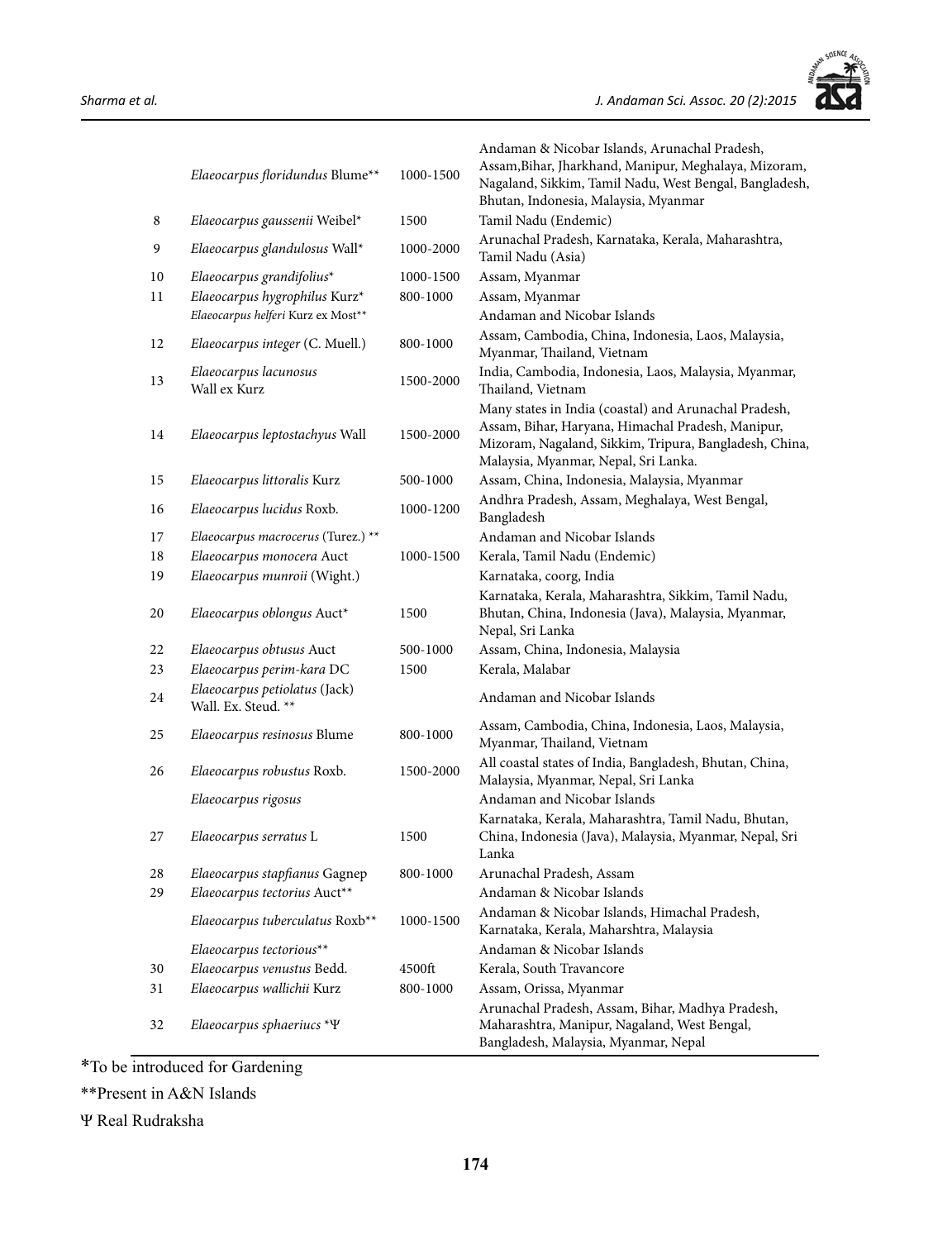#### **Botany**

It belongs to order Oxalidales, family Elaeocarpaceae, genera*Eleaocarpus*. Elaeocarpaceae, has about 360 species distributed in temperate, sub-tropical and tropical zones throughout south east Asian, Australia, Chile, New Zealand and the West Indies. Out of about 120 species of Elaeocarpus reported from Asia, 25 species occur in India (Khan etc Root).

In Andaman and Nicobar Islands one genera and eight species are present. *Elaeocarpus*is a large to medium size tree of 15 to 30M long except *Elaeocarpus tuberculatus* which is a very tall tree grows up to 60M tall. Leaves are alternatively often crowded at ends of branchlets. The flowering period various species to species (April – September). It fruits in about 3 to 4 months after flowering and some species take more time.

In Indian mainland many species are present (Table 2). Rudraksha growin the area from the gangetic plain in the foot hills of the Himalayas to South East Asia, Indonesia, New Guinea to Australia Guam and Hawarii.

Rudraksha is also used for treatment of various diseases in traditional Indian medicine. Rudraksha mala (108 in number) has been used Hindus as well as Sikhs and Buddhists as rosary at least from the  $10<sup>th</sup>$  century onwards for meditation purposes and to sanctify the minds.

The central hard Rudrakshauni-seed may have 1 to 21 faces. In general thre will be five faces (divisions) and these are considered to be worn with red string or a gold chain.

#### **Garden of Rudraksha for tourist attraction**

With the support of social forestry of Department of Environment and Forest multiplies the available Elaeocarpussp and distributes it.Is a good affords for conservation of the local species. Special efforts should be made to multiply *E. macrocerus* (Turez) Merr., *E. petiolatus* (Jack) Wall. Ex. Steud. And *E. Aristatus* Roxb. which are present in Great Nicobar Islands which are rare in the forest.

*Sharma et al. J. Andaman Sci. Assoc. 20 (2):2015*

There are 51 species of Elaeocarpus, seven species of Macrocera, two of Ganitrus and one of craspendum. Out of these 21 can be grown in an altitude of 1000-15000 Mt, 10 species in 1500-2000mt, four species above 2000 to 2500mt. There are 14 species which can grow below 1000 Mt altitude. There are eight species in Andaman and Nicobar Islands, one in Kerala, Karnataka, Maharashtra and Tamil Nadu and eight species in Arunachal Pradesh, Assam, Manipur, Meghalaya, Mizoram and Tripura. Few species of Elaeocarupus species can be selected for growing in Andaman and Nicobar Islands for tourist interest.

Rudraksh farming is a difficult processes due to the slow sprinting form the beads. Depending on the humidity of the soil, it usually takes 1-2 years for a true to sprout. It can be grown successfully in tropical and sub-tropical conditions with temperature ranges of  $25{\text -}30^{\circ}$ C. Andaman and Nicobar Islands ideally suitable for its growth as it has ideal humidity and temperature requirements for its growth. The tree starts giving fruits after 4-7 years and fruits for long time.

A Rudraksh can be introduced in these Islands as *Elaeocarpus sp.* is already present in the wild. As its germination is poor and take lot of time so it's spreading and over powering the local species does not arises.

 The seeds show variation in the number of grooves on theirsurface, and are classified on the basis of the member of divisions (Mukas) that they have different qualities are attributed to the Rudraksha based on the number of groves or Mukhs (faces).

That it has a common type has five divisions and there are considered to be symbolic of the five face of Shiva. The same true depending as the Agro-climate produces seeds with different number of Mukhus (division).

Rudraksha are considered auspices as well as powerful and are supposed to have interest astrological benefits according to modern astrologers.

As said in Andaman and Nicobar Islands there are eight species of *Elaeocarpus*. If we can grow all these and also important species from North East and Western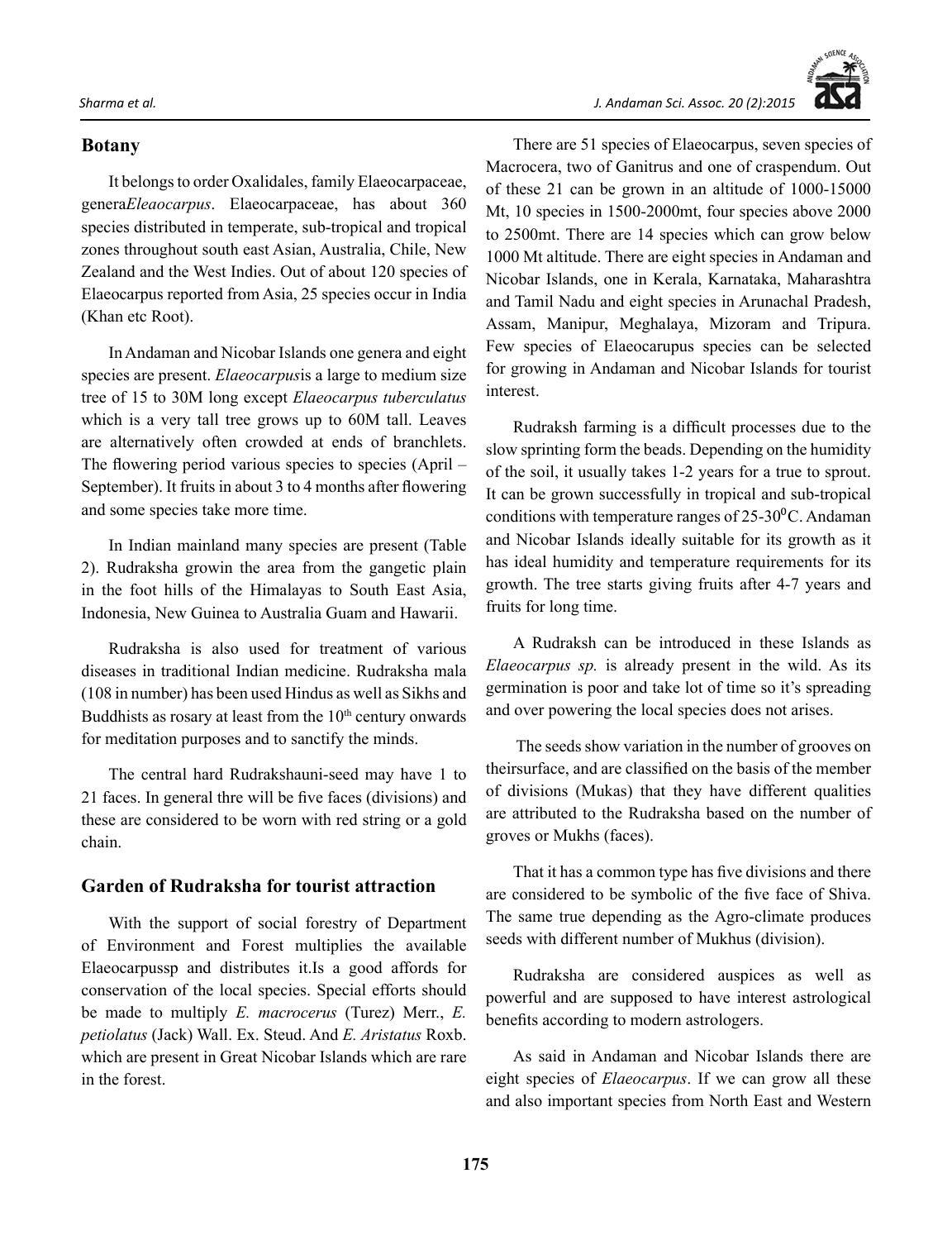

Ghats it will become a Rudraksh germplasm pool and a garden for visiting by incoming tourist.

Most important species of *Elaeocarpus ganitus*(Roxb.) should also be introduced which is true Rudraksha.

In Great Nicobar Islands there are three species i.e., *E. macrocerus*, *E. Petiolatus* and *E. aristatus*. However in the Nicobar groups six species are present. All these species rare in distribution and requires conservation. Among these *E. macrocerus* produces seeds which are more or less similar to that of true Rudraksha (*E. sphericus*). According to Pandey and Diwikar (2008) reported all the eight species are present in Andaman Islands, six species in Nicobar group of Islands. Two of them are not present on mainland India. Two species *E. macrocerus* and *E. petiolatus* are rare in evergreen inland forests. The former are is present along the streams and the rare are at 36 Km on east-west road in Great Nicobar Island. However Sinha et al. (1999) reported only three species from Great Nicobar Island. The seeds of *E. Petiolatus* are the smallest and more suitable for mala for meditation and sold at high price. The wood is of poor quality.

In nature, the germination of most of the Elaeocarpus sp. nuts is very low and erratic, since nuts are unable to imbibe water (Bhuyan et al., 2002). Poor or no germination coupled with prolonged dormancy owing to the hardness of the endocarp causes significant reduction in the generation of several Elaeocarpus species (Khan et al, 2003). Therefore Horticulture technologies should be used to encourage germination/ multiplication of these genera.

Propagation from seed can be enhanced by stratification of seed with 1% H2SO4, mechanical scarification or dried in sunlight for five days will break the dormancy. This can also be done by vegetative propagation by stem cuttings of small shoot portions of pencil thickness with meristems can be used by treating with IBA (1200ppm) and NAA (400ppm) for two hours will increase sporulation and formulation of new shoots. There after treatment have to be planted on raised beds on forest soil.

In natural the germination of most of the Eleocarpus species nuts it very low and erratic, since nuts are unable to imbibe water (Bhuyan et al., 2002) poor or no germination complied with prolonged dormancy owing to the hardness of the endocarps cause significant reduction in the regeneration of several Eleocarpus species (Khan et al., 2003).

Treatment of seeds with  $1\%$  H<sub>2</sub>SO<sub>4</sub> for three hours, mechanical scarification, dried in sunlight for five day to break the dormancy were tried.

Dispersal and predation of Elaeocarpus species was not carried out in the forest of Andaman and Nicobar Islands. Urgent need is there to study the fruit set in each species have to be carried out along with primary seed dispersal and secondary seed dispersal along with other biological studies like pollen viability etc. It is also urgent need to find out the habitat and plant population of these species in these Islands.

The trees can be grown at a distance of 10 to 15 metres and in the inter place some herbs can be grown which are endemic to Andaman and Nicobar Islands and labelled for tourist information with proper trimming and pruning these species can also be tried as avenue plantation.

Nut collection for religions jewellery in the form of beads educes the volume of soil seed ban, which has adversely affected natural regeneration of the species.

Several factors, including trees, size, light and climatic condition and known to affect initiation, frequency intensity and duration of flowering and fruiting in tropical tree species and true in this genus also.

## **Uses**

Most of the Elaeocarpus family members have indolizidine alkaloid compounds, which have attracted a great deal of interest on account of their ability to inhibit the enzymatic activity of glycosidase. Hence there is some potential to explore it further in the treatment of AIDS, Diabetes and Cancer (Wiart, 2006).

In Great Nicobar Island the Shompen tribes bring small seeds of Eleocarpus from forest and batter with shop keepers for tea, tobacco etc. which are the costliest in these Islands, which are converted in to ornaments.